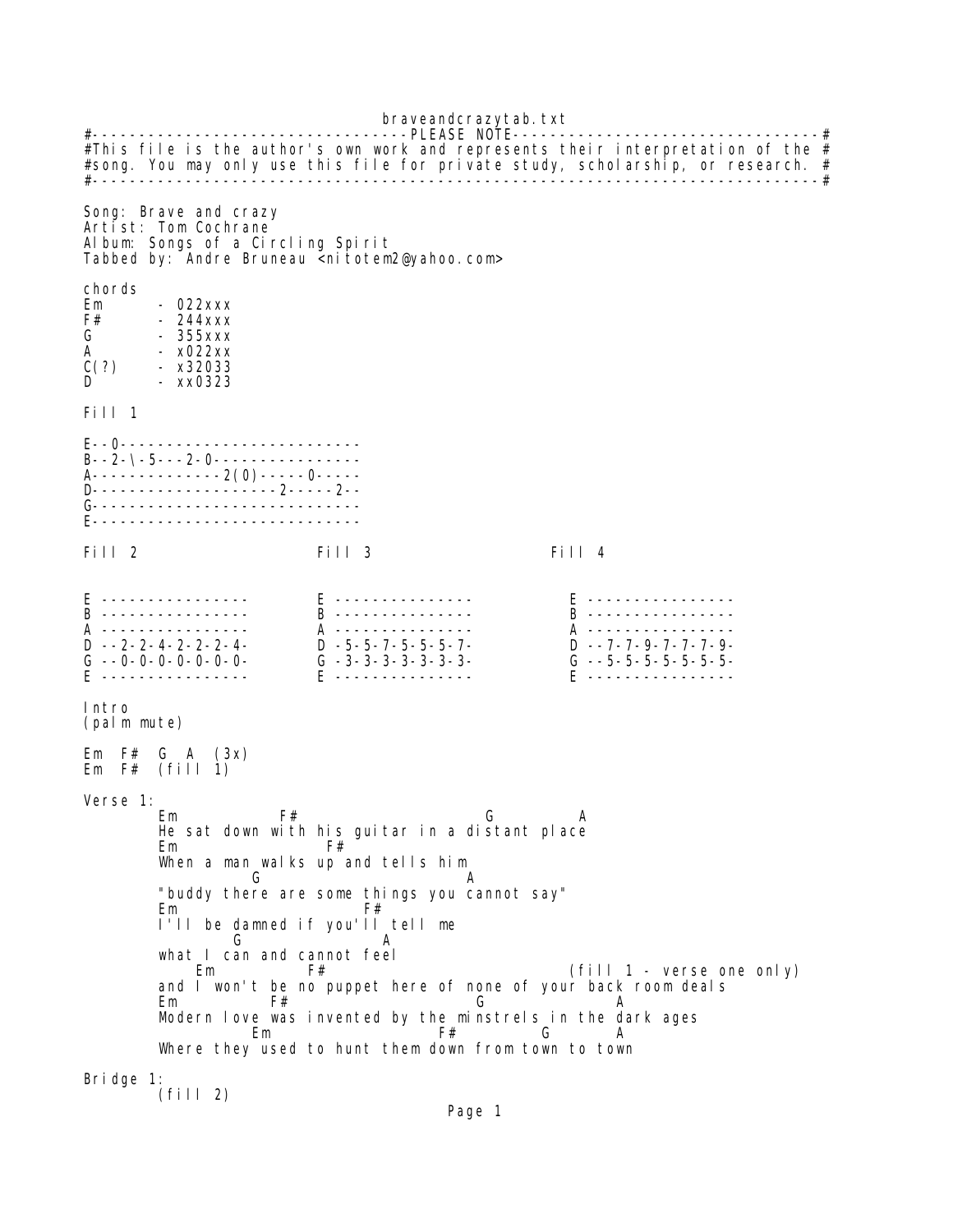braveandcrazytab.txt Man what deck are we dealing from here (Fill 3) When a girl walks up and says  $(Fi11 4)$  "You got something we've got to hear" Chorus: Em A G D Em G D A Brave and Cra -zy ...<br>Em A G D  $Em G$  (fill 1) Brave and Cra- zy ... (brave on) Verse 2: Em F# G A Along the boardwalk of this burned out tourist town Em F# The ghosts of another day G A stalk the barren beaches Em F# where all come to hide from the G A rattling of the sounds Em F# of the skeletons in the closet G A hoping nothing brings them down (And she says ...) Bridge 2: "I have lived here nearly all of my life" "I scare them to death because I "I scare them to death because I<br>say what I like" Chorus: Em A G D Em G D A Brave and Crazy ... (brave on) Em  $A$  G D  $C$  Em G D /// -- Brave and Cra-zy ... (brave on) Bridge 3: D There's a war here between freedom and the hypocrites **C** who will try on all disquises just to see what fits **D**  Truth is the one thing to live love and die for D (heavy palm mute <) Raise your barbaric scream high above the rooftops of the world Brave on Guitar Break/Solo: C D C D (fill 1) Verse 4 He packs his car and picks a course upon a map Maybe east of Eden or maybe farther west than all of that Writes down everything he sees, everything that he feels then rips it up, it doesn't say enough and throws it in a passing field